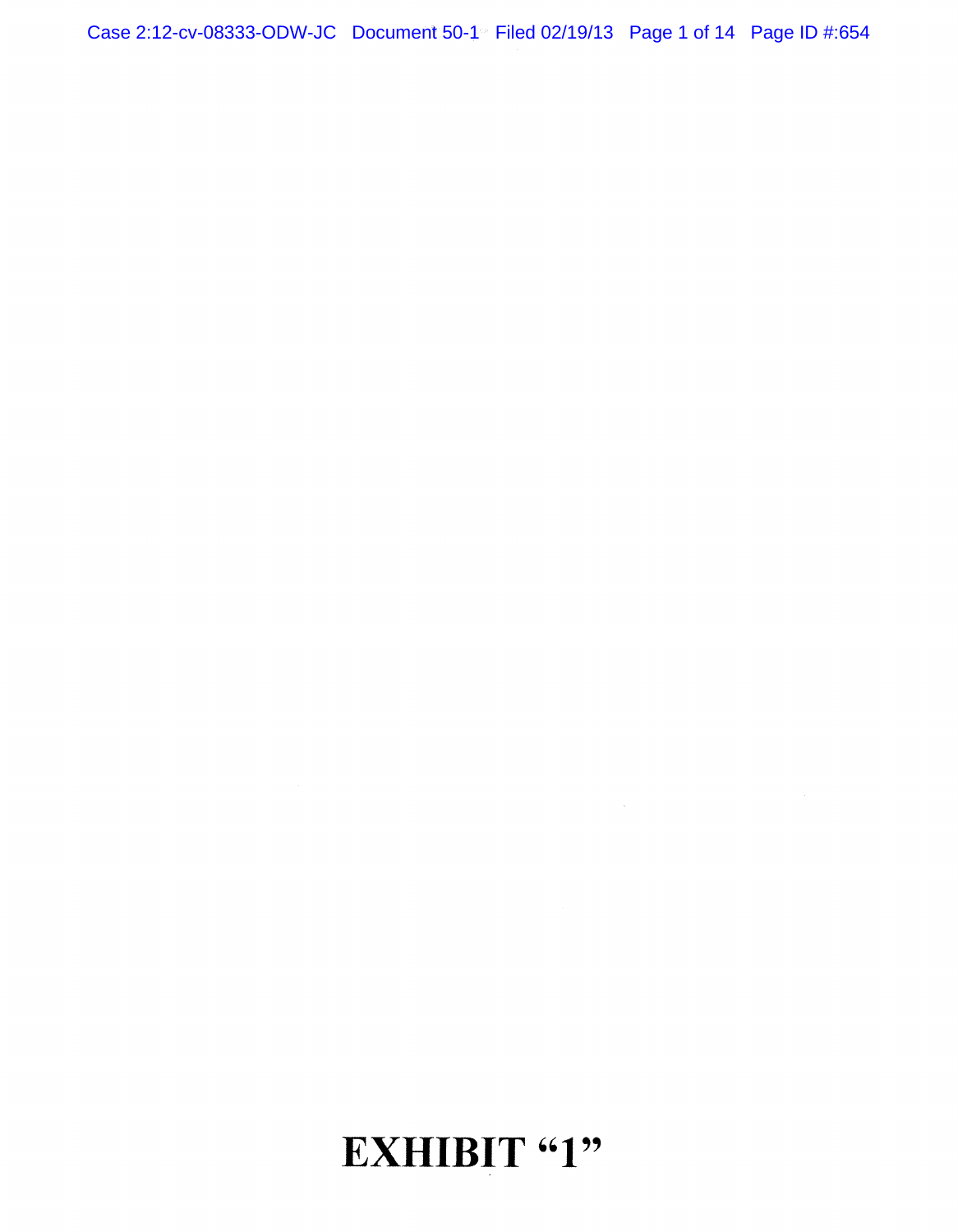Case 2:12-cv-08333-ODW-JC Document 50-1 Filed 02/19/13 Page 2 of 14 Page ID #:655

 $\begin{bmatrix} 1 \\ 1 \\ 1 \\ 1 \\ 1 \end{bmatrix}$ 

 $\begin{pmatrix} 1 & 0 & 0 \\ 0 & 0 & 0 \\ 0 & 0 & 0 \\ 0 & 0 & 0 \end{pmatrix}$ 

 $\int\limits_{-\infty}^{\infty} \frac{e^{-\lambda t}}{t}dt$ 

|                                                          | <b>ISLAND OF NEVIS</b><br>OFFICE OF THE REGISTRAR OF COMPANIES                          |
|----------------------------------------------------------|-----------------------------------------------------------------------------------------|
|                                                          | <b>CERTIFICATE OF FORMATION</b>                                                         |
| I HEREBY CERTIFY that                                    |                                                                                         |
| <b>AF Holdings LLC</b>                                   |                                                                                         |
| Limited Liability Company Ordinance 1995, as amended, on | is duly formed and has filed articles of organization under the provisions of the Nevis |
|                                                          | 19th May, 2011                                                                          |
|                                                          | Given under my Hand & Seal at Charlestown<br>this 19th day of May, 2011                 |
|                                                          | Registrar of Companies                                                                  |
| hMc5jWXL                                                 | No. L 13042                                                                             |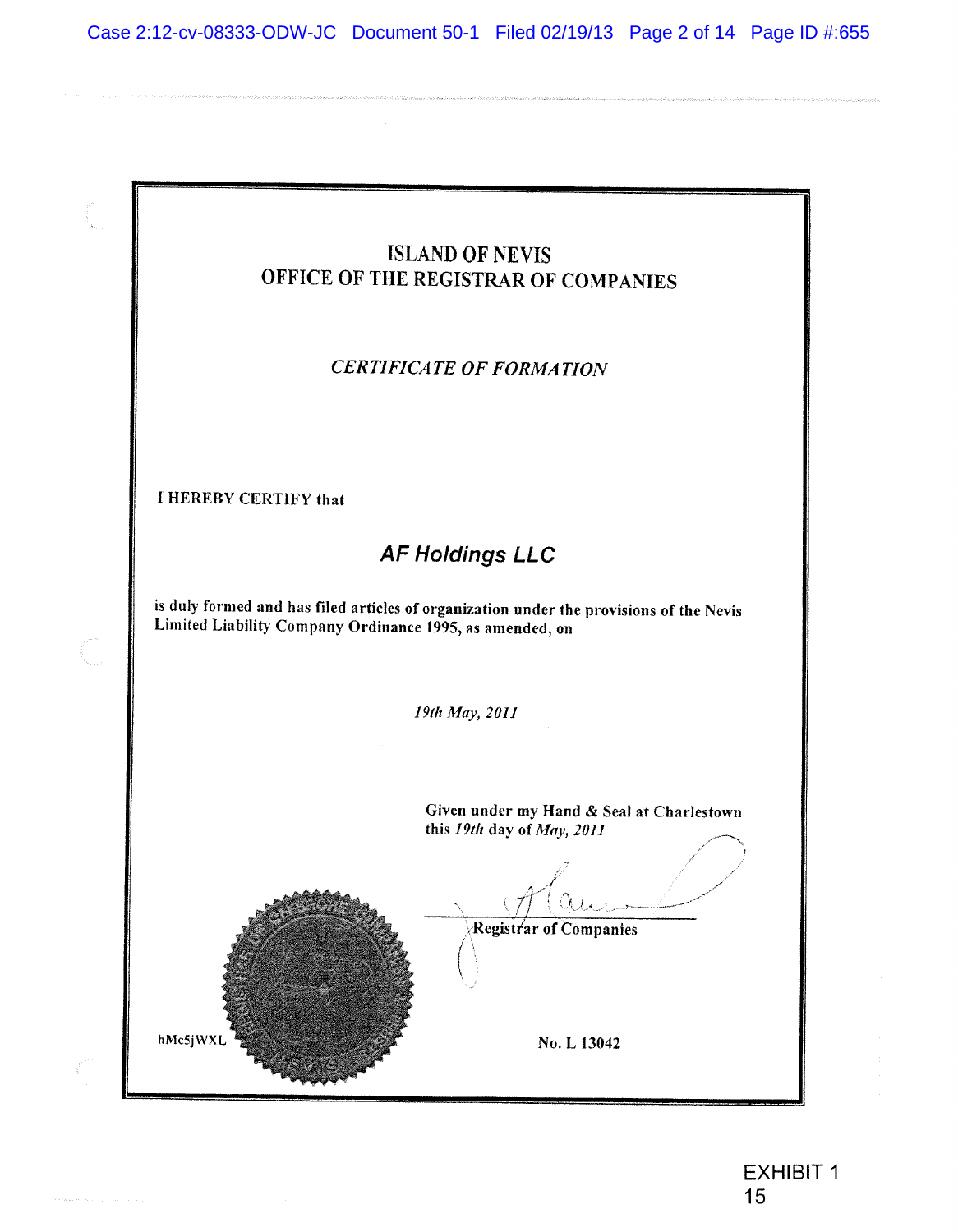Case 2:12-cv-08333-ODW-JC Document 50-1 Filed 02/19/13 Page 3 of 14 Page ID #:656

 $\label{eq:3.1} \Psi_{\alpha\beta} = \frac{1}{\alpha} \sum_{\alpha\beta} \left( \frac{1}{\alpha} \sum_{\alpha\beta} \frac{1}{\alpha} \left( \frac{1}{\alpha} \sum_{\alpha\beta} \frac{1}{\alpha} \right) \right) \left( \frac{1}{\alpha} \sum_{\alpha\beta} \frac{1}{\alpha} \right) \left( \frac{1}{\alpha} \sum_{\alpha\beta} \frac{1}{\alpha} \right) \left( \frac{1}{\alpha} \sum_{\alpha\beta} \frac{1}{\alpha} \right) \left( \frac{1}{\alpha} \sum_{\alpha\beta} \frac{1}{\alpha} \right) \left( \frac{$ 

# EXHIBIT "2"

 $\label{eq:2} \frac{1}{\sqrt{2}}\int_{0}^{\infty}\frac{1}{\sqrt{2\pi}}\left(\frac{1}{\sqrt{2\pi}}\right)^{2}d\mu\,d\mu\,.$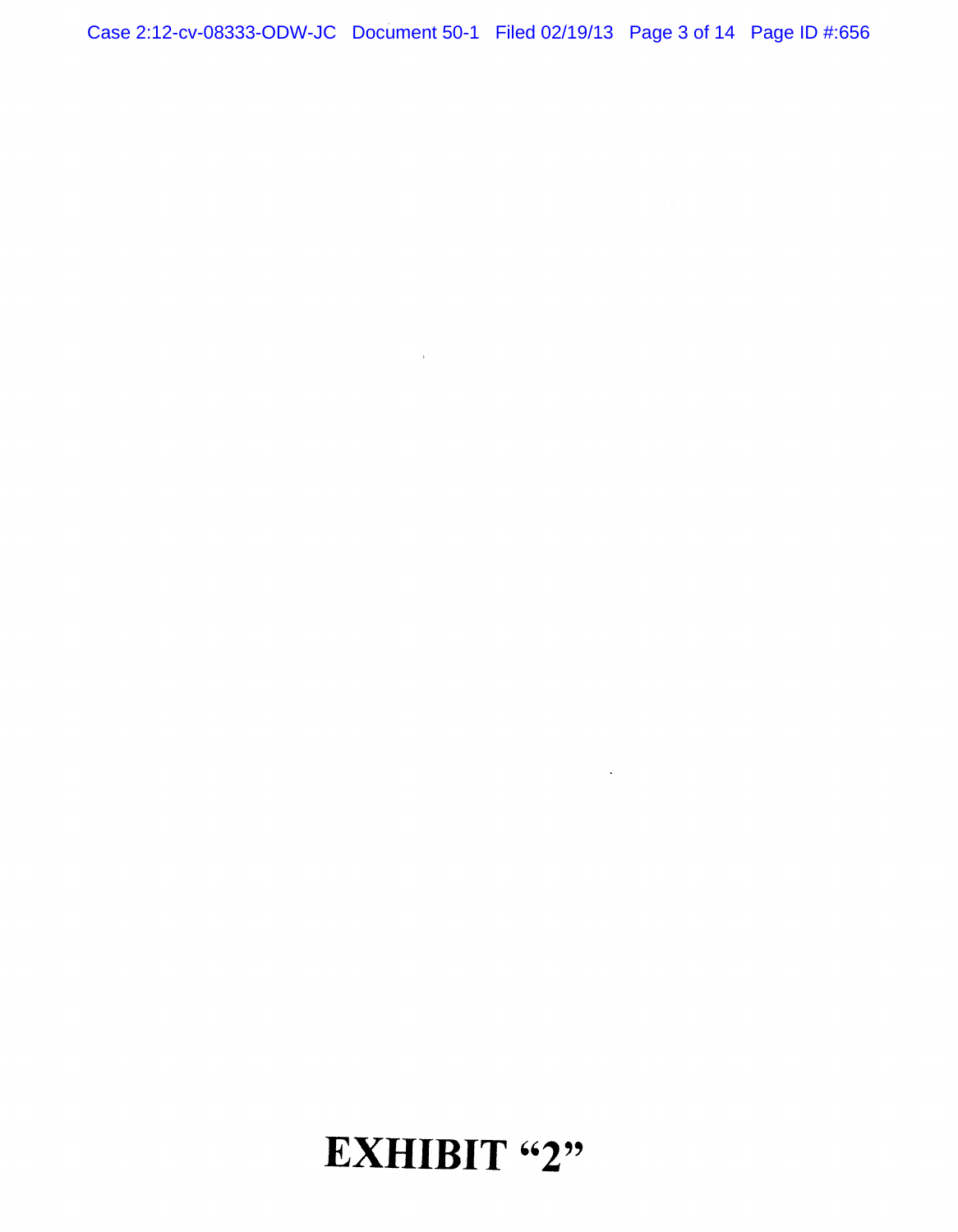David Wagar 1411 Paseo Jacaranda Santa Maria, CA 93458-8312

#### 11/07/2012 SENT VIA U.S. MAIL

### *Meet and Confer Regarding a Federal Lawsuit*

Re: Copyright Infringement Ingenuity 13 LLC v. John Doe and 2:12-cv-06662-PA-PLA **Ref** #86383

Dear David Wagar:

Prenda Law, Inc. has been retained by Ingenuityl3 LLC to pursue legal action against those individuals who have unlawfully infringed on its copyrighted content. Your name has come up in the above-referenced lawsuit, and has been directly connected with an instance of infringement of our client's works. I am contacting you as lead national litigation counsel for Ingenuityl3 LLC. The purpose of this letter is to attempt to meet and confer with you with regard to our client's claims. I am doing this prior to pursing any further litigation.

On 6/28/2012 7:19, our agents observed the IP address assigned to you (96.248.225.171) illegally downloading and sharing our client's video-Five Fan Favorites-with others via the BitTorrent protocol. As you have been informed by Verizon Online, our client received your identifying information through the above-referenced lawsuit because you were are the account holder of 96.248.225.171. Please note that, currently, there is only one Defendant in this lawsuit. Through our agents' observations and the Verizon Online's revelations, it is abundantly clear that this Defendant is directly linked to your IP address.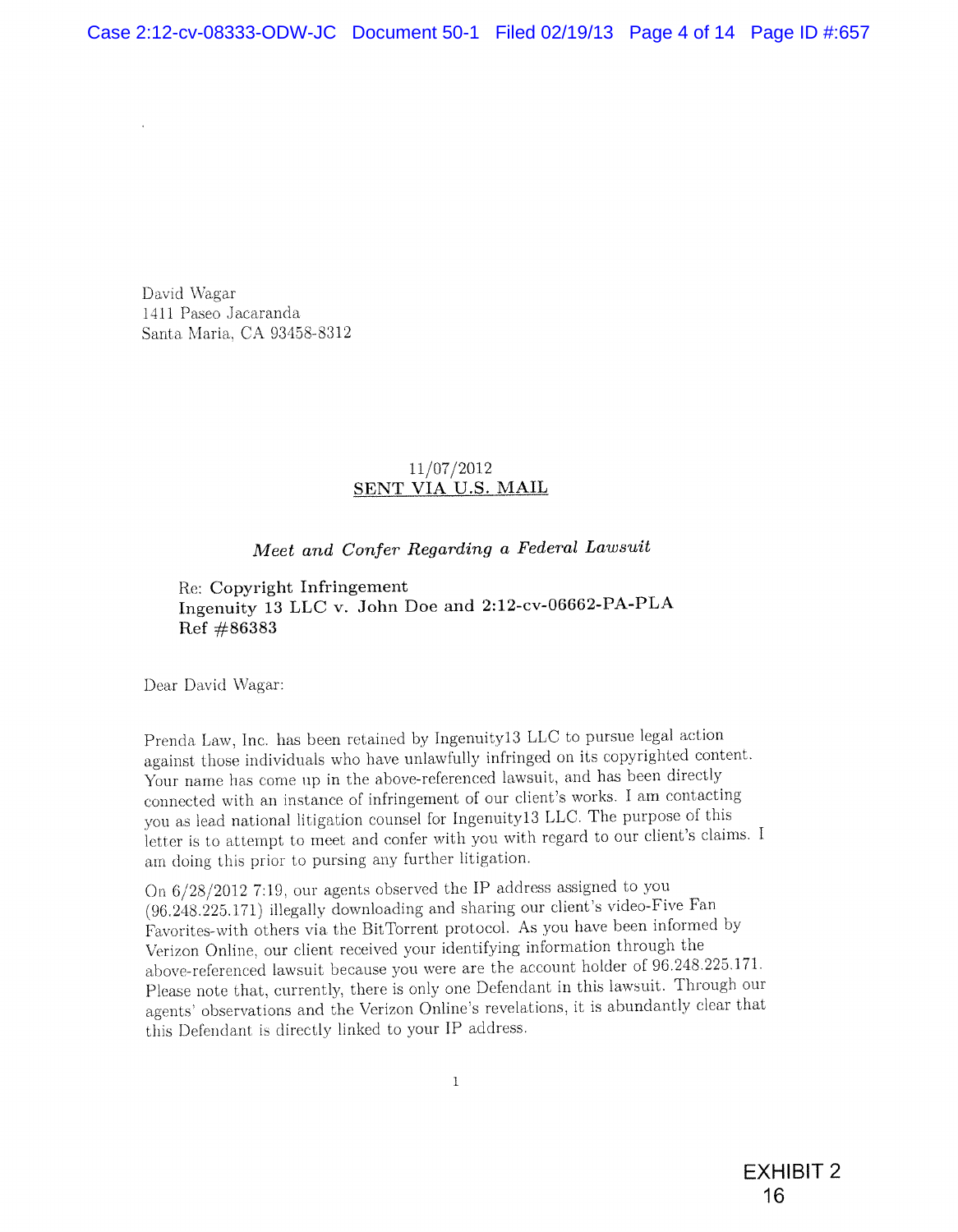At this point, while you are not being directly accused of committing the infringement yourself, you are *the only person known io my client who may know the identity of the infringer in this case.* Again, at this point, you are the only person in this case directly connected to the illegal infringement of our client's copyrighted content.

Please understand the severity of this matter. Under the Copyright Law of the United States, copyright owners like our client may recover \$150,000 in statutory damages (in cases where statutory damages are applicable, which may or may not be the case here) per infringing file plus attorney's fees in cases, as here, infringement was willful. In it least one case where the Copyright Law has been applied to digital piracy and statutory damages were applicable, juries have awarded over \$20,000 per pirated file. During the RIAA's well-publicized campaign against, digital music piracy, over 30,000 people nationwide settled their cases for amounts ranging from an average of \$3,000 to \$12,000. More recently, a case in which a defendant was accused of illegally downloading six works via BitTorrent, a settlement was reached for \$250,000. Should this case go to trial, our client intends to pursue the full amount of monetary damages authorized by law.

With that said, I want to give you a chance to cooperate with us and settle these claims prior to becoming entrenched in long and expensive litigation. Our client's settlement offer is \$4,000. Should this case progress without settlement, and should we choose to name and serve you (or a member of your household) in this suit, that settlement will have expired, and the amount our client would be willing to spend would go up in light of the fees and effort put into the case.

Please also consider this letter to be a formal notice that until and unless we are able to settle our client's claim against you, we demand that you not delete any files from your computer or any other computers under your control or in your possession. If forced to proceed against you in a lawsuit, we will have a computer forensic expert inspect these computers in an effort to locate the subject content and to determine if you have deleted any content. If in the course of litigation the forensic computer evidence suggests that you deleted media files, our client will amend its complaint to add a "spoliation of evidence' claim against you. Be advised that if we prevail on this additional claim, the court could award monetary sanctions, evidentiary sanctions and reasonable attorneys' fees. If you are unfamiliar with the nature of this claim in this context, please consult an attorney. In fact, we strongly encourage you to contact an attorney regarding this matter.

Please give me a call, or have your attorney call me, as soon as possible-my number is above-to meet and confer prior to bringing any further litigation. My client is more than willing to resolve this case through settlement without resorting to further court action. However, if you do not communicate with me, I will be forced to make conclusions on why you avoided my contact and, perhaps, pursue further litigation. Either way, I hope for both of our sakes to hear from you by 11/22/2012 at 4:00 p.m. CST.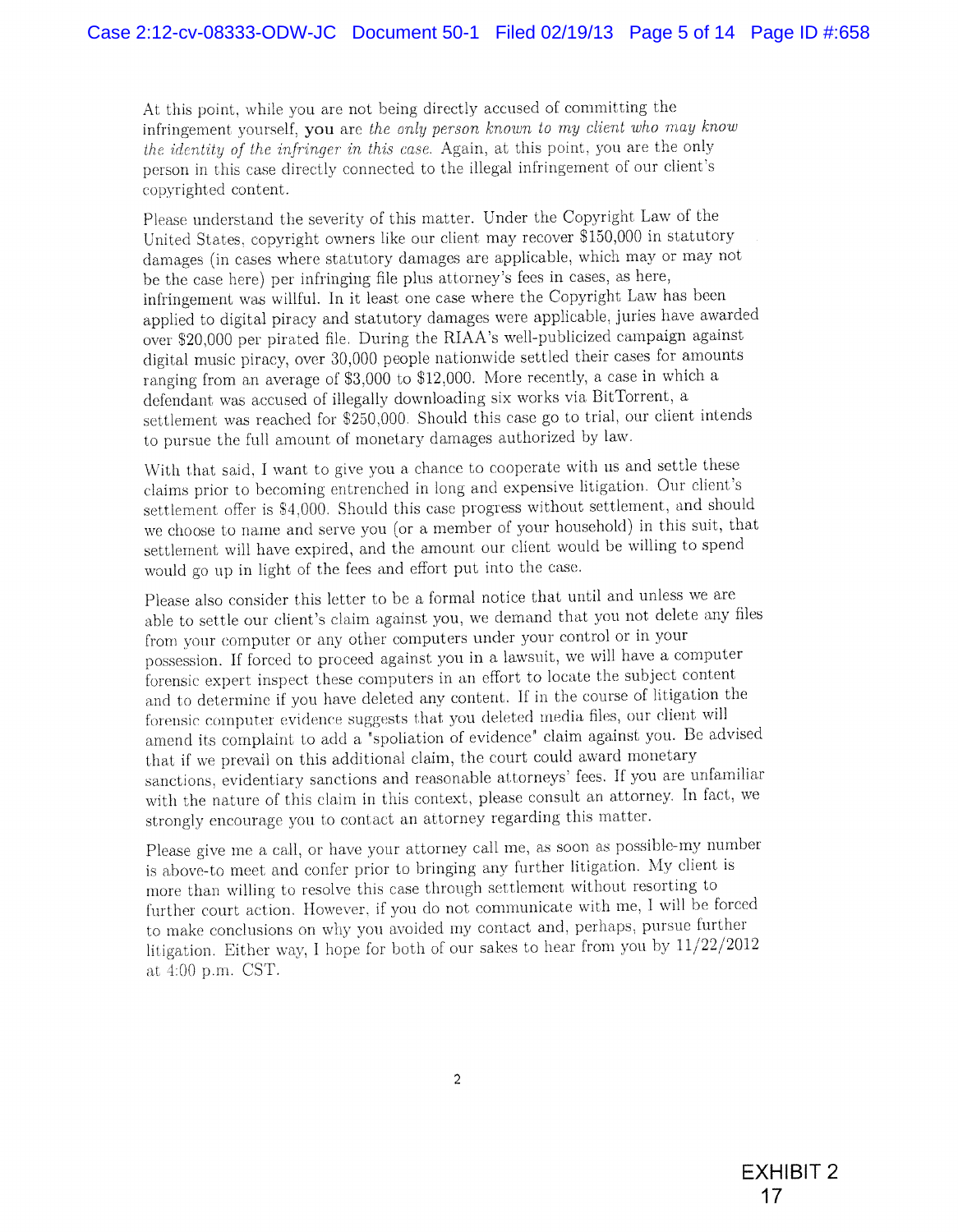Sincerely,

Brett L. Gibbs, Esq Of Counsel to Prenda Law, Inc. Licensed solely in the state of California.

blgibbs@wefightpiracy.com Direct Line: (415) 325-5900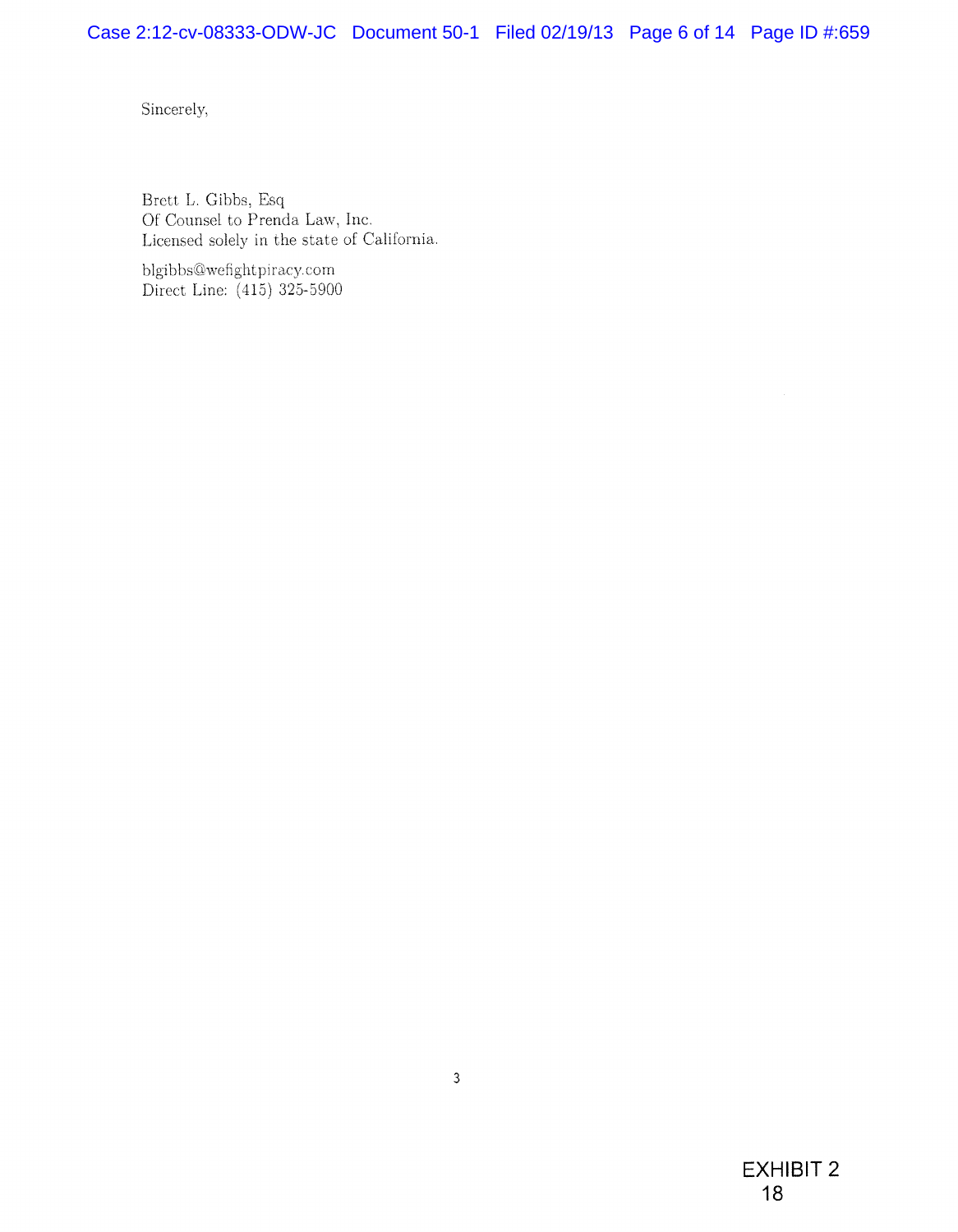Case 2:12-cv-08333-ODW-JC Document 50-1 Filed 02/19/13 Page 7 of 14 Page ID #:660

 $\sim$   $\sim$ 

### **EXHIBIT "3"**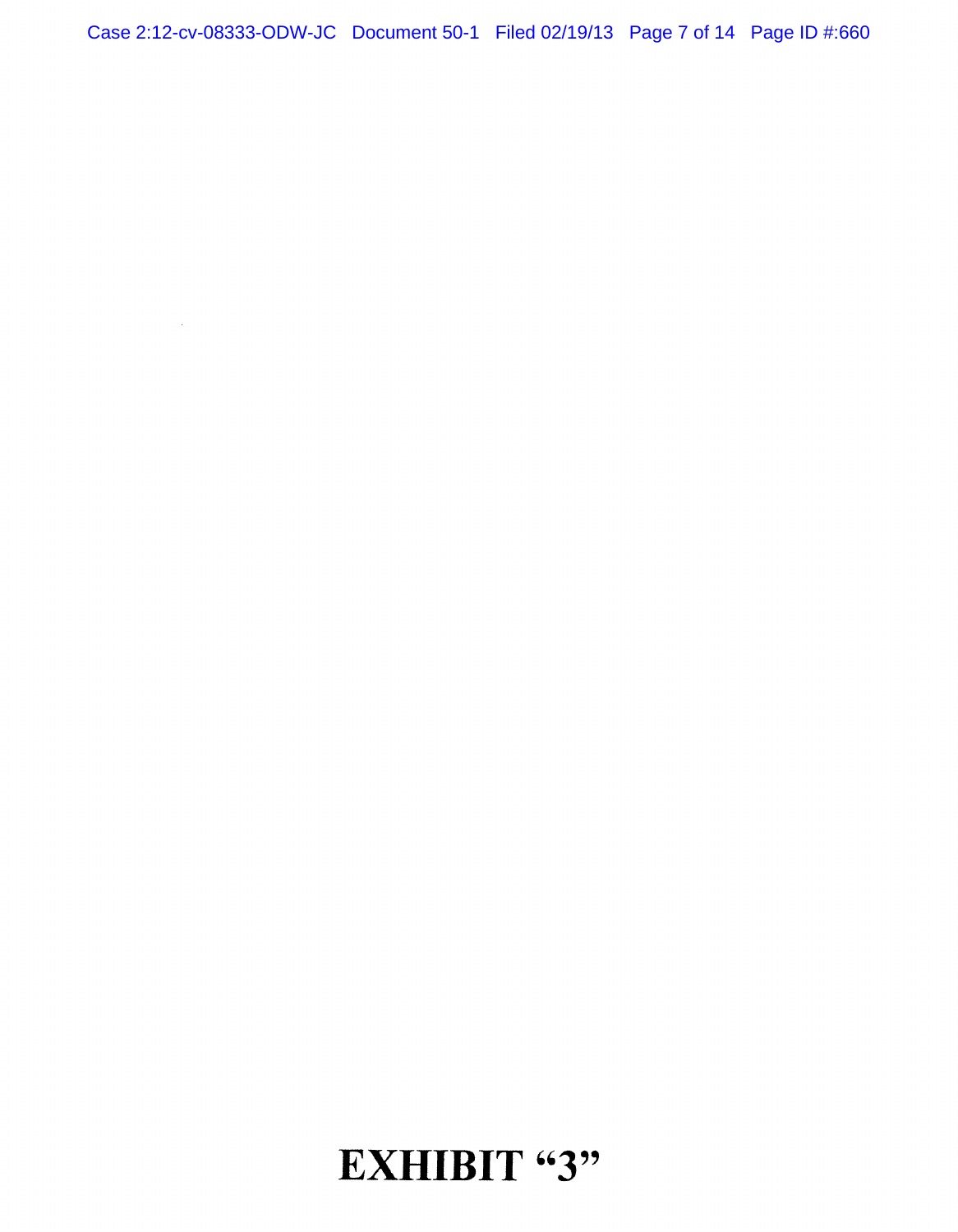David Wagar 1411 Paseo Jacaranda Santa Maria, CA 93458-8312

### 11/21/2012 SENT VIA U.S. MAIL

### *Meet and Confer Regarding a Federal Lawsuit*

Re: Copyright Infringement Ingenuity 13 LLC v. John Doe and 2:12-cv-06662-PA-PLA  $Ref$  #86383

Dear David Wagar:

1 sent you a letter about two weeks ago informing you of the above-referenced lawsuit in which your Internet Protocol ("IP") address was identified in a BitTorrent swarm illegally downloading and uploading our client Ingenuity 13 LLC's copyrighted content. That letter was also an attempt to meet and confer with you to resolve this case without further litigation. At this point, however, no resolution has been obtained.

I recommend that you retain an attorney in this matter if you have not already done so. I strongly encourage you, or your attorney, to contact me at the above-referenced number as soon as possible. If we cannot conclude this matter through settlement, our firm, on behalf of our client, will be forced to litigate further. This could include naming you and/or a member of your household-depending on our investigation-as the Defendant in this case.

Sincerely,

Brett L. Gibbs, Esq Of Counsel to Prenda Law, Inc. Licensed solely in the state of California. Direct Phone Line: (415) 325-5900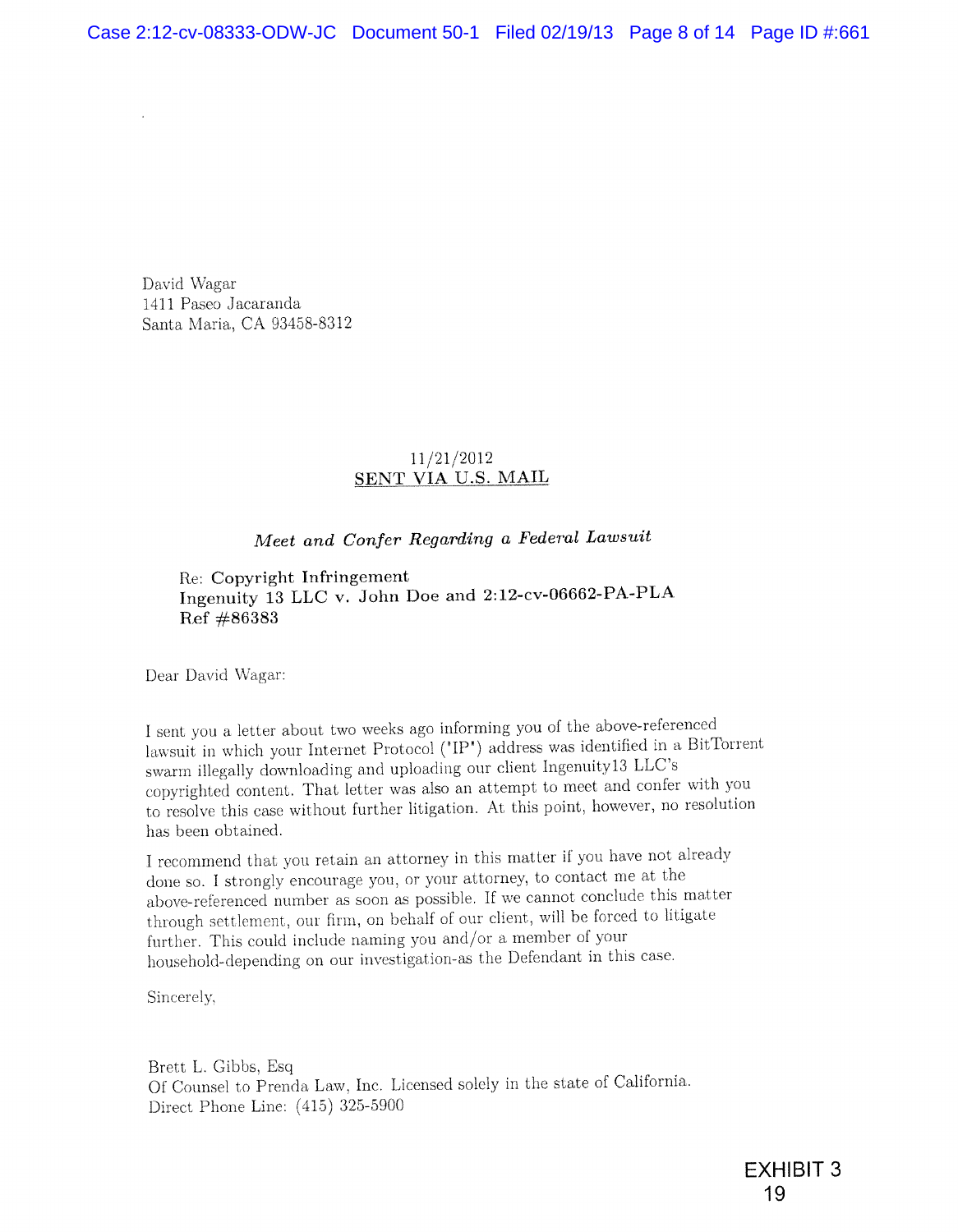Case 2:12-cv-08333-ODW-JC Document 50-1 Filed 02/19/13 Page 9 of 14 Page ID #:662

# **EXHIBIT "4"**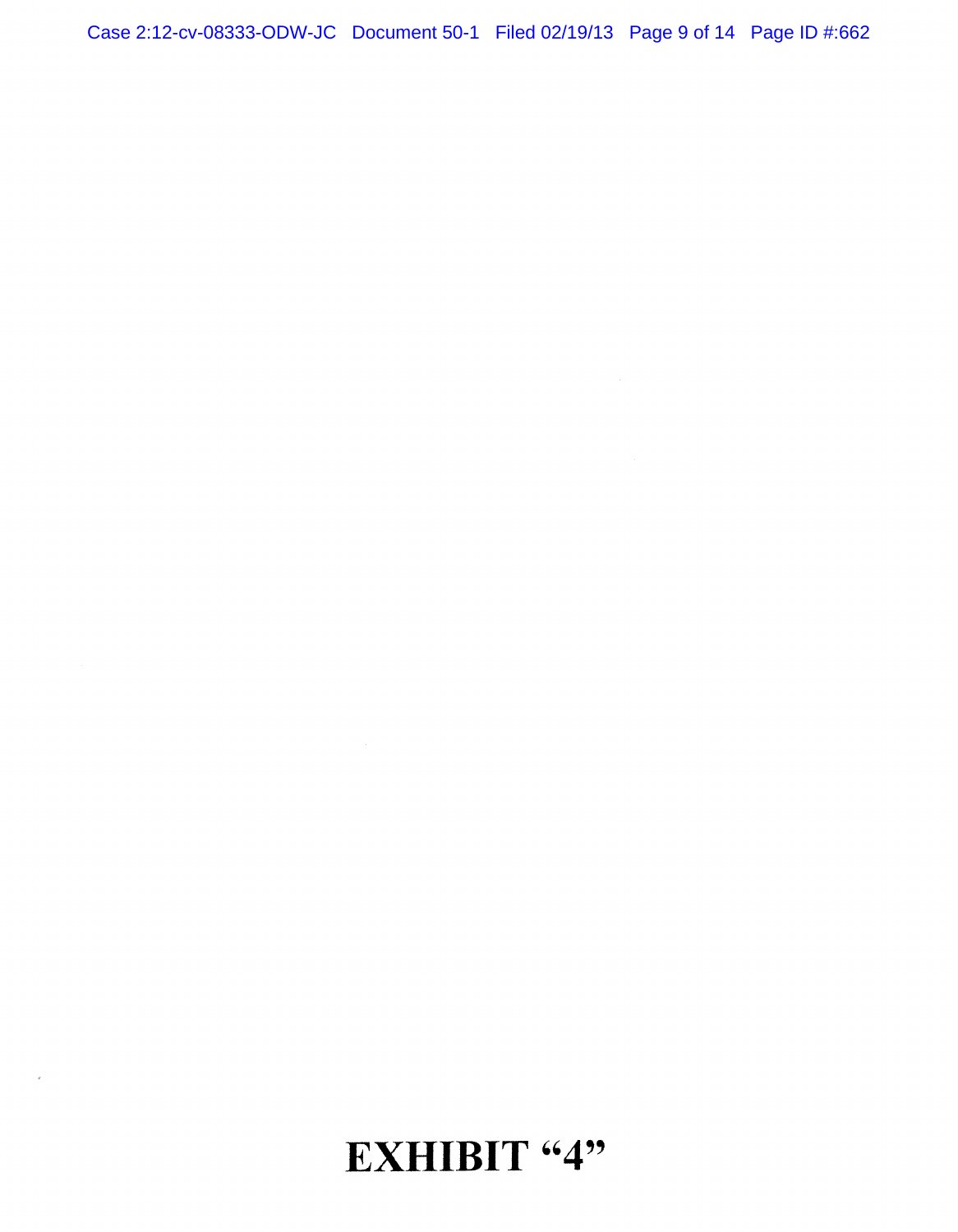Marvin Denton 635 S Vanderwell Ave West Covina, CA 91790

#### 11/08/2012 SENT VIA U.S. MAIL

#### *Meet and Confer Regarding a Federal Lawsuit*

Re: Copyright Infringement Ingenuity 13 LLC v. John Doe and 2:12-cv-06668-JAK-SH Ref #86382

Dear Marvin Denton:

Prenda Law. Inc. has been retained by Ingenuity 13 LLC to pursue legal action against those individuals who have unlawfully infringed on its copyrighted content. Your name has come up in the above-referenced lawsuit, and has been directly connected with an instance of infringement of our client's works. I am contacting you as lead national litigation counsel for Ingenuityl3 LLC. The purpose of this letter is to attempt to meet and confer with you with regard to our client's claims. I am doing this prior to pursing any further litigation.

On 7/4/2012 7:51, our agents observed the IP address assigned to you (75.128.55.44) illegally downloading and sharing our client's video-Five Fan Favorites-with others via the BitTorrent protocol. As you have been informed by Charter Communications, our client received your identifying information through the above-referenced lawsuit because you were are the account holder of 75.128.55.44. Please note that, currently, there is only one Defendant in this lawsuit. Through our agents' observations and the Charter Communications's revelations, it is abundantly clear that this Defendant is directly linked to your IP address.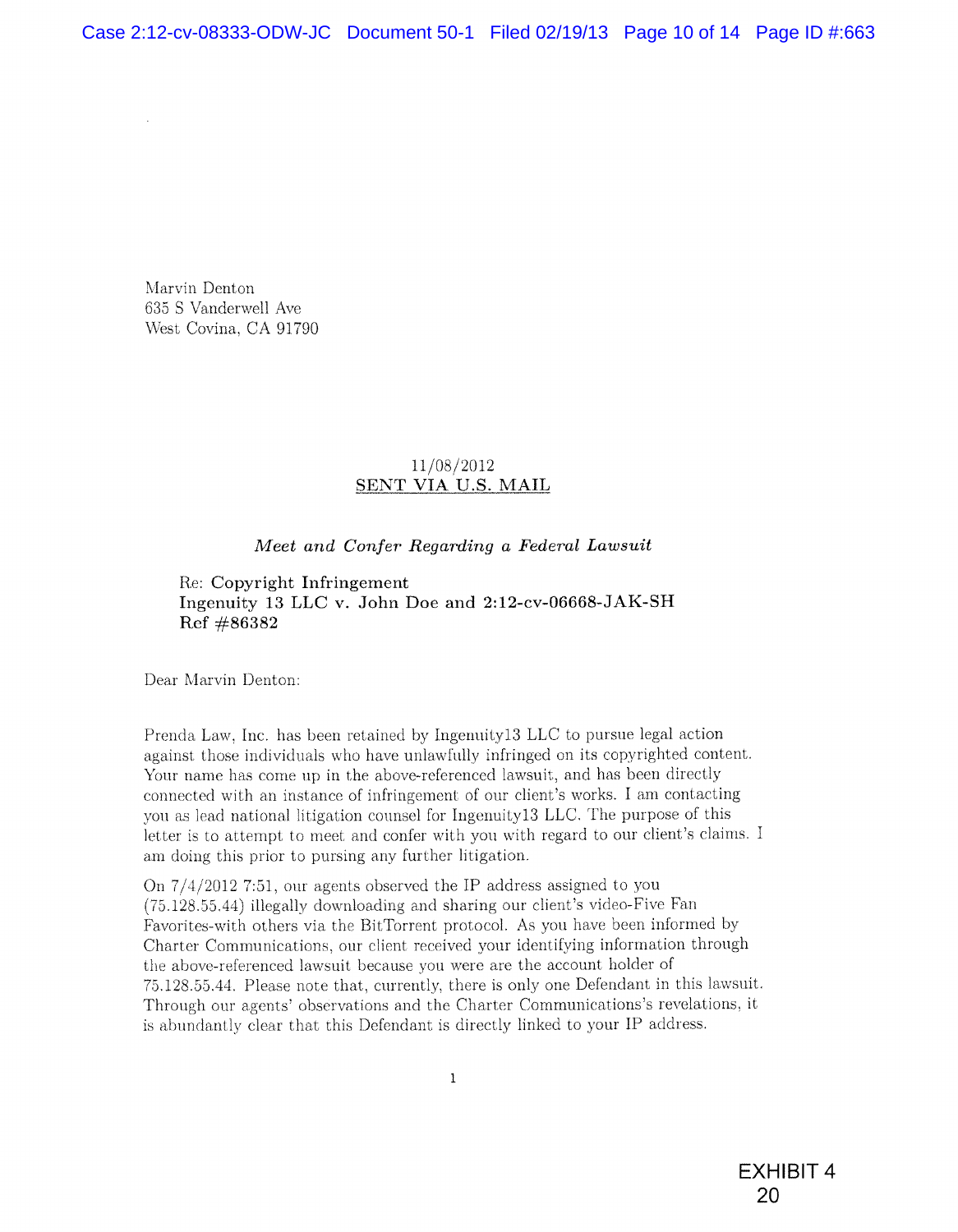At this point, while you are not being directly accused of committing the infringement yourself, you are the only person known to my client who may know *the identity of the infringer in this case.* Again, at this point, you are the only person in this case directly connected to the illegal infringement of our client's copyrighted content.

Please understand the severity of this matter. Under the Copyright Law of the United States, copyright owners like our client may recover \$150,000 in statutory damages (in cases where statutory damages are applicable, which may or may not be the case here) per infringing file plus attorney's fees in cases, as here, infringement was willful. In it least one case where the Copyright Law has been applied to digital piracy and statutory damages were applicable, juries have awarded over \$20,000 per pirated file. During the PJAA's well-publicized campaign against digital music piracy, over 30,000 people nationwide settled their cases for amounts ranging from an average of \$3,000 to \$12,000. More recently, a case in which a defendant was accused of illegally downloading six works via BitTorrent, a settlement was reached for \$250,000. Should this case go to trial, our client intends to pursue the full amount of monetary damages authorized by law.

With that said, I want to give you a chance to cooperate with us and settle these claims prior to becoming entrenched in long and expensive litigation. Our client's settlement offer is \$4,000. Should this case progress without settlement, and should we choose to name and serve you (or a member of your household) in this suit, that settlement will have expired, and the amount our client would be willing to spend would go up in light of the fees and effort put into the case.

Please also consider this letter to be a formal notice that until and unless we are able to settle our client's claim against you, we demand that you not delete any files from your computer or any other computers under your control or in your possession. If forced to proceed against you in a lawsuit, we will have a computer forensic expert inspect these computers in an effort to locate the subject content and to determine if you have deleted any content. If in the course of litigation the forensic computer evidence suggests that you deleted media files, our client will amend its complaint to add a "spoliation of evidence" claim against you. Be advised that if we prevail on this additional claim, the court could award monetary sanctions, evidentiary sanctions and reasonable attorneys' fees. If you are unfamiliar with the nature of this claim in this context, please consult an attorney. In fact, we strongly encourage you to contact an attorney regarding this matter.

Please give me a call, or have your attorney call me, as soon as possible-my number is above-to meet and confer prior to bringing any further litigation. My client is more than willing to resolve this case through settlement without resorting to further court action. However, if you do not communicate with me, I will be forced to make conclusions on why you avoided my contact and, perhaps, pursue further litigation. Either way, I hope for both of our sakes to hear from you by 11/23/2012 at 4:00 p.m. CST.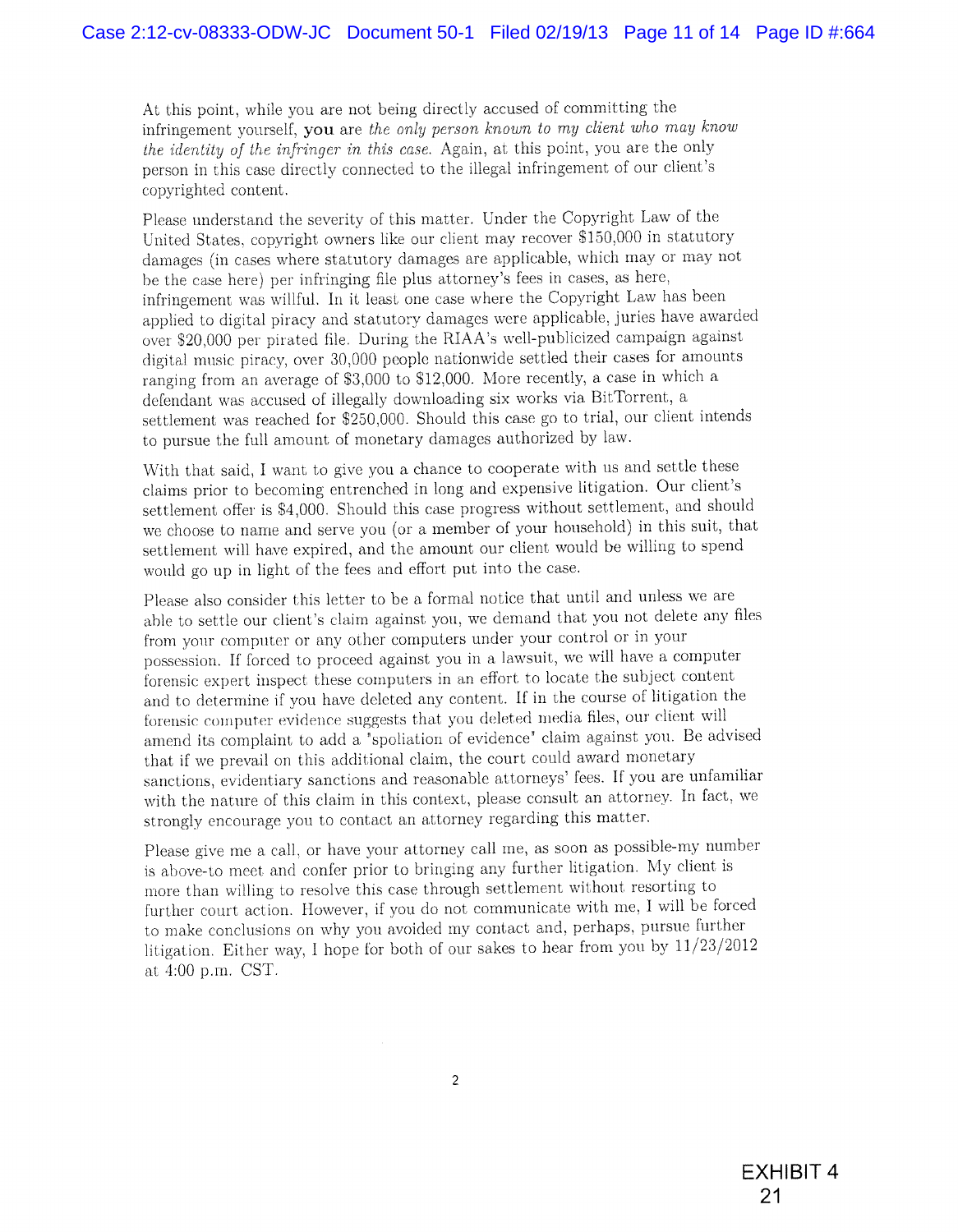Sincerely,

Brett L, Gibbs, Esq Of Counsel to Prenda Law, Inc. Licensed solely in the state of California.

blgibbs@wefightpiracy.com Direct Line: (415) 325-5900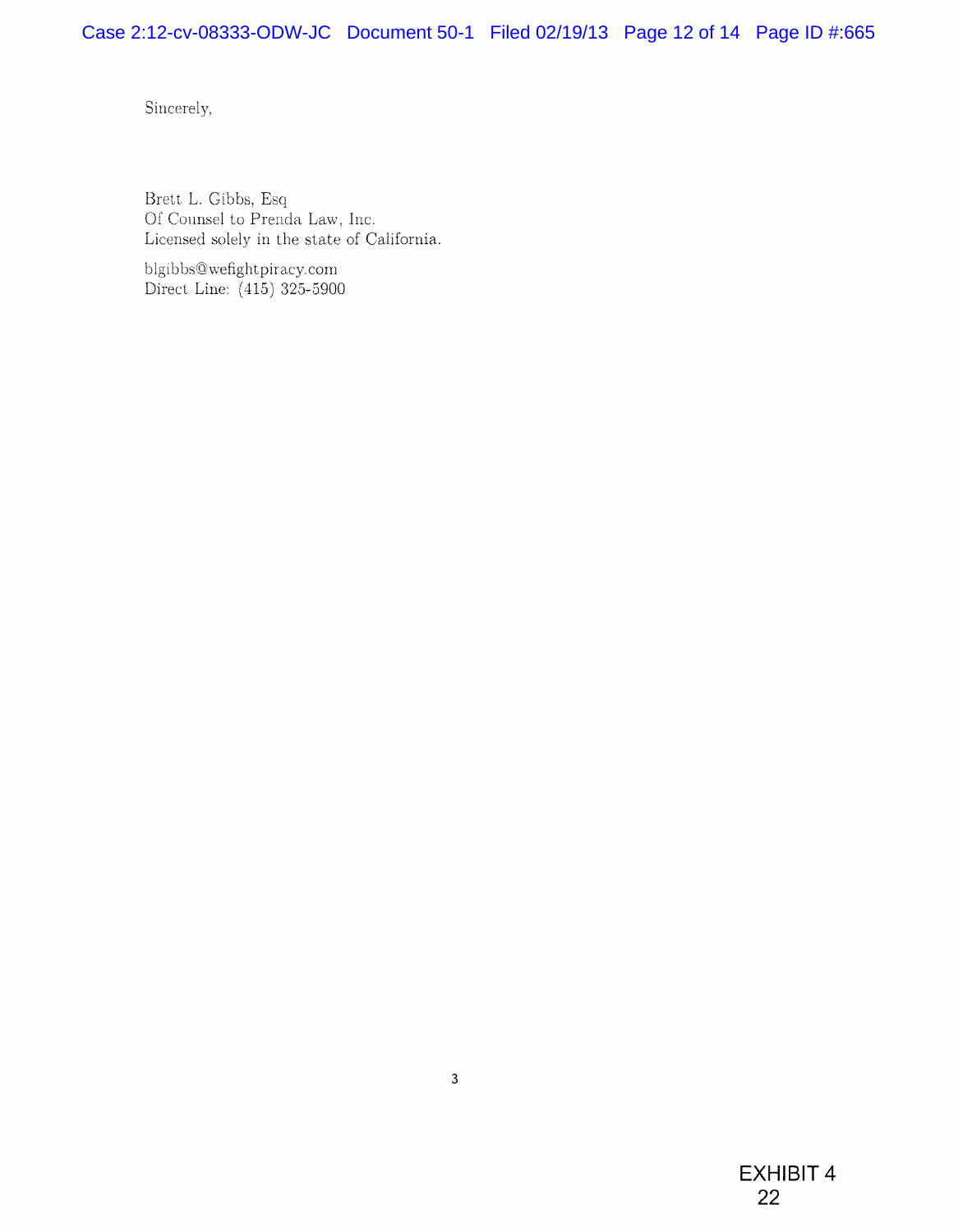# EXHIBIT "5"

 $\bar{\mathbf{r}}$ 

Case 2:12-cv-08333-ODW-JC Document 50-1 Filed 02/19/13 Page 13 of 14 Page ID #:666